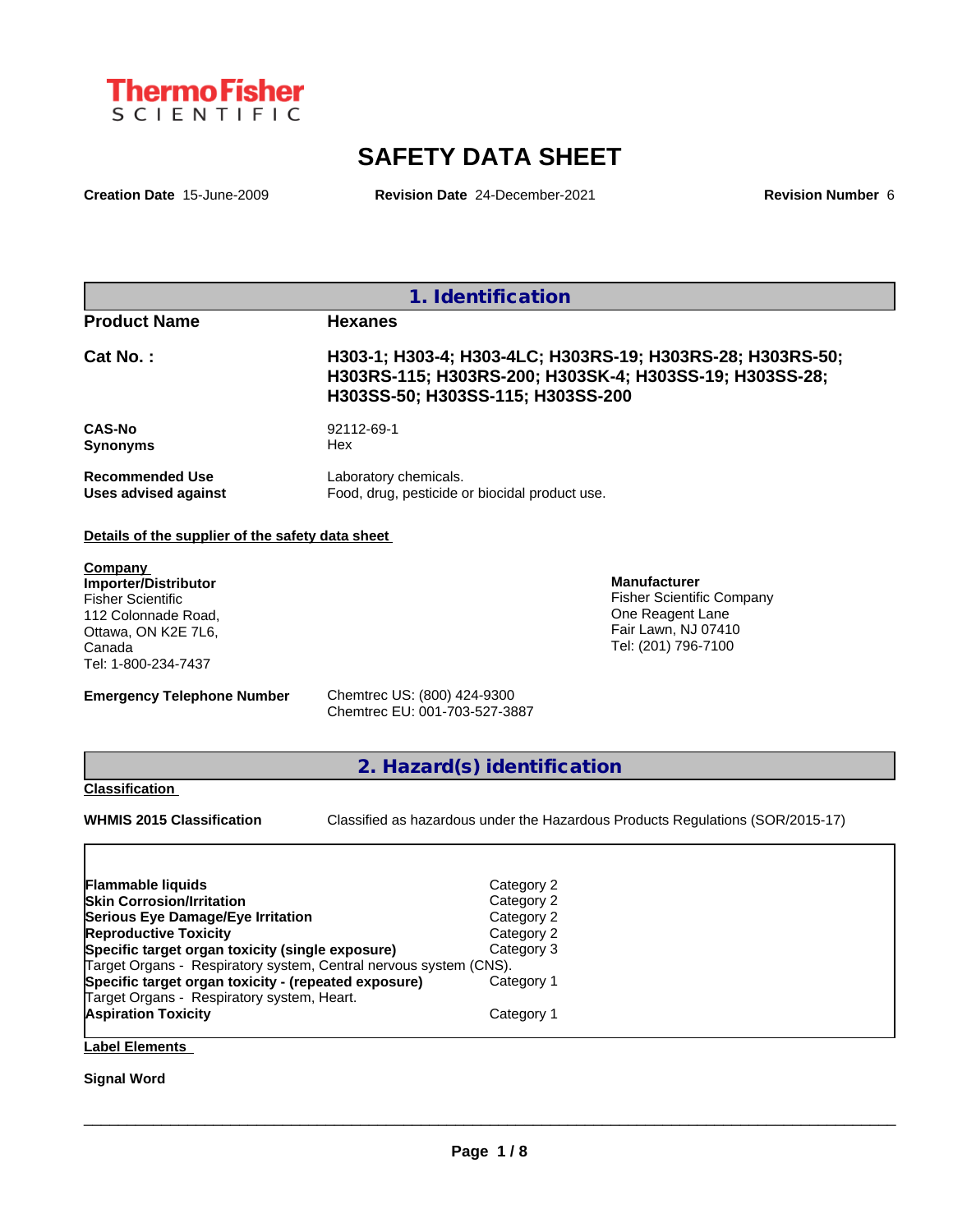# **Danger**

# **Hazard Statements**

Highly flammable liquid and vapor May be fatal if swallowed and enters airways Causes skin irritation Causes serious eye irritation May cause respiratory irritation May cause drowsiness and dizziness Suspected of damaging fertility Causes damage to organs through prolonged or repeated exposure



#### **Precautionary Statements Prevention**

Obtain special instructions before use

Do not handle until all safety precautions have been read and understood

Keep away from heat, hot surfaces, sparks, open flames and other ignition sources. No smoking

Keep container tightly closed

Ground/bond container and receiving equipment

Use explosion-proof electrical/ventilating/lighting/equipment

Use only non-sparking tools

Take precautionary measures against static discharges

Do not breathe dust/fumes/gas/mist/vapours/spray

Wash face, hands and any exposed skin thoroughly after handling

Do not eat, drink or smoke when using this product

Use only outdoors or in a well-ventilated area

Wear protective gloves/protective clothing/eye protection/face protection

### **Response**

IF SWALLOWED: Immediately call a POISON CENTER/doctor

IF ON SKIN (or hair): Take off immediately all contaminated clothing. Rinse skin with water/ shower

IF INHALED: Remove person to fresh air and keep comfortable for breathing

IF IN EYES: Rinse cautiously with water for several minutes. Remove contact lenses, if present and easy to do. Continue rinsing IF exposed or concerned: Get medical advice/attention

Do NOT induce vomiting

If skin irritation occurs: Get medical advice/attention

Wash contaminated clothing before reuse

In case of fire: Use dry sand, dry chemical or alcohol-resistant foam to extinguish

## **Storage**

Store locked up

Store in a well-ventilated place. Keep container tightly closed

### **Disposal**

Dispose of contents/container to an approved waste disposal plant

## **Other Hazards**

Toxic to aquatic life with long lasting effects

# **3. Composition/Information on Ingredients**

| ∩mn∩nent<br>nmno                            | $\ddot{\phantom{1}}$<br>тn.<br>$-M2$<br>∽<br>. . | $M$ aight %<br> |
|---------------------------------------------|--------------------------------------------------|-----------------|
| and<br>linear<br>. branched<br>⊣exane<br>ю. | $\sim$<br>ົດດະ<br>. .<br>ບສ<br>JZ                | $\sim$<br>vu    |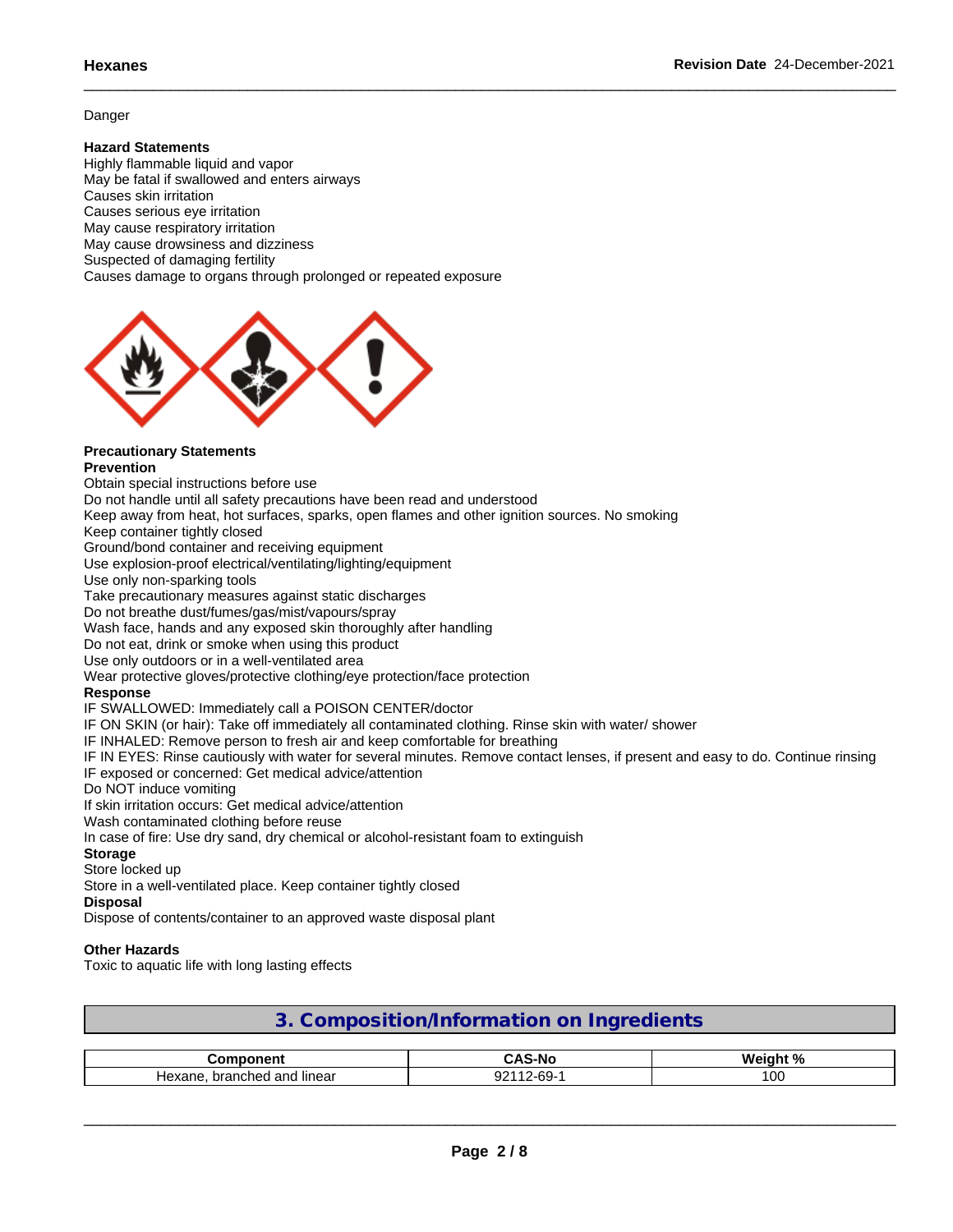|                                                                                                                                                                         | 4. First-aid measures                                                                                                                                                                                     |
|-------------------------------------------------------------------------------------------------------------------------------------------------------------------------|-----------------------------------------------------------------------------------------------------------------------------------------------------------------------------------------------------------|
| <b>General Advice</b>                                                                                                                                                   | If symptoms persist, call a physician.                                                                                                                                                                    |
| <b>Eye Contact</b>                                                                                                                                                      | Rinse immediately with plenty of water, also under the eyelids, for at least 15 minutes. Get<br>medical attention.                                                                                        |
| <b>Skin Contact</b>                                                                                                                                                     | Wash off immediately with plenty of water for at least 15 minutes. If skin irritation persists,<br>call a physician.                                                                                      |
| <b>Inhalation</b>                                                                                                                                                       | Remove to fresh air. If not breathing, give artificial respiration. Get medical attention if<br>symptoms occur. Risk of serious damage to the lungs (by aspiration).                                      |
| Ingestion                                                                                                                                                               | Clean mouth with water and drink afterwards plenty of water. Do NOT induce vomiting. Call<br>a physician or poison control center immediately. If vomiting occurs naturally, have victim<br>lean forward. |
| Most important symptoms/effects                                                                                                                                         | Difficulty in breathing. Inhalation of high vapor concentrations may cause symptoms like<br>headache, dizziness, tiredness, nausea and vomiting: Causes central nervous system<br>depression              |
| <b>Notes to Physician</b>                                                                                                                                               | Treat symptomatically                                                                                                                                                                                     |
|                                                                                                                                                                         | 5. Fire-fighting measures                                                                                                                                                                                 |
| <b>Suitable Extinguishing Media</b>                                                                                                                                     | Water spray, carbon dioxide (CO2), dry chemical, alcohol-resistant foam. Water mist may<br>be used to cool closed containers.                                                                             |
| <b>Unsuitable Extinguishing Media</b>                                                                                                                                   | Do not use a solid water stream as it may scatter and spread fire                                                                                                                                         |
| <b>Flash Point</b>                                                                                                                                                      | -22 °C / -7.6 °F                                                                                                                                                                                          |
| Method -                                                                                                                                                                | No information available                                                                                                                                                                                  |
| <b>Autoignition Temperature</b>                                                                                                                                         | 223 °C / 433.4 °F                                                                                                                                                                                         |
| <b>Explosion Limits</b><br><b>Upper</b><br>Lower<br>Sensitivity to Mechanical Impact No information available<br><b>Sensitivity to Static Discharge</b>                 | No data available<br>No data available<br>No information available                                                                                                                                        |
| Specific Hazards Arising from the Chemical<br>ignition and flash back.                                                                                                  | Flammable. Containers may explode when heated. Vapors may form explosive mixtures with air. Vapors may travel to source of                                                                                |
| <b>Hazardous Combustion Products</b><br>Carbon monoxide (CO). Carbon dioxide (CO2).<br><b>Protective Equipment and Precautions for Firefighters</b><br>protective gear. | As in any fire, wear self-contained breathing apparatus pressure-demand, MSHA/NIOSH (approved or equivalent) and full                                                                                     |

| <u>NFPA</u><br><b>Health</b> | <b>Flammability</b>            |  | <b>Physical hazards</b><br>N/A                                                         |
|------------------------------|--------------------------------|--|----------------------------------------------------------------------------------------|
|                              | 6. Accidental release measures |  |                                                                                        |
| <b>Personal Precautions</b>  |                                |  | Use personal protective equipment as required. Ensure adequate ventilation. Remove all |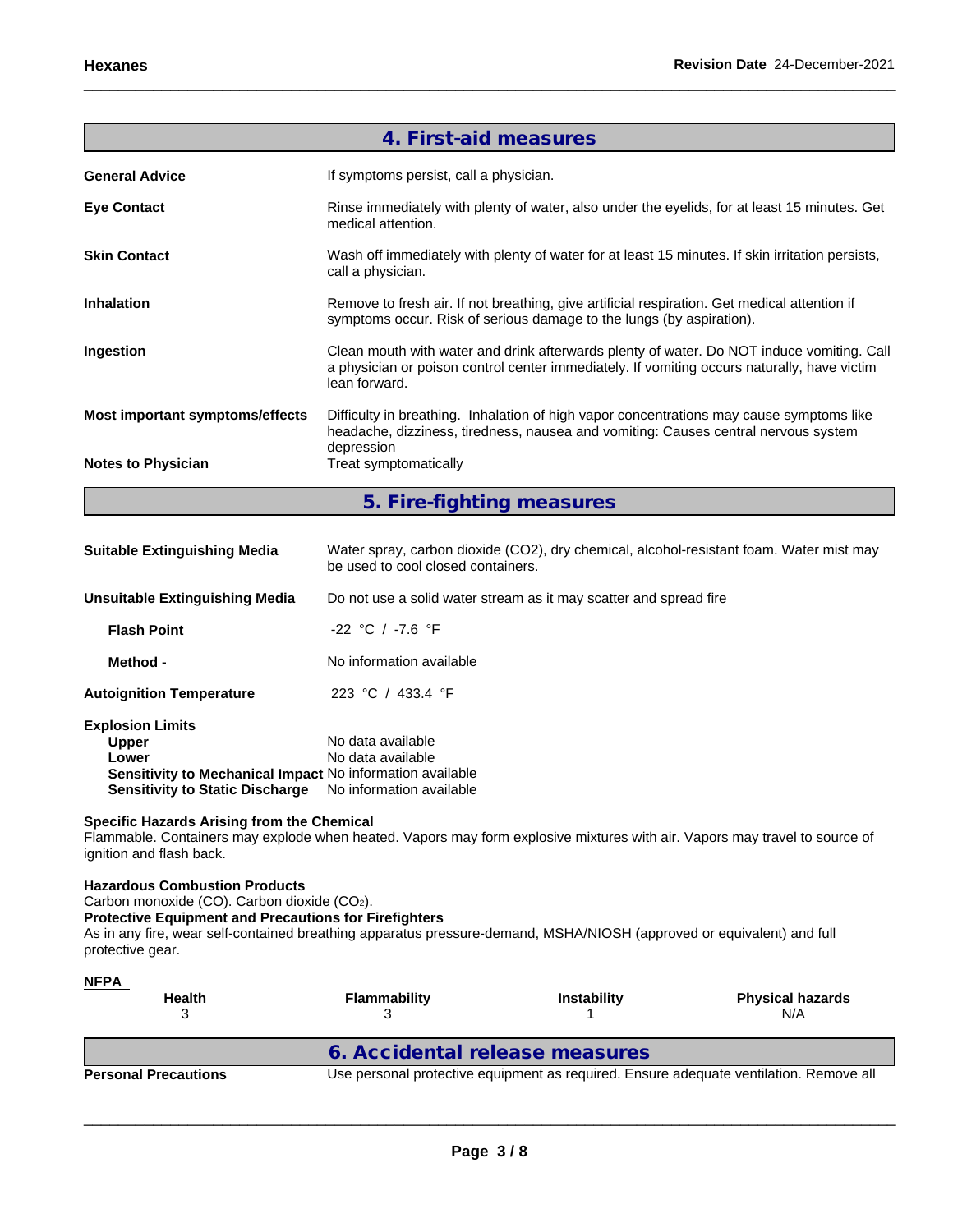| <b>Environmental Precautions</b> | sources of ignition. Take precautionary measures against static discharges.<br>Do not flush into surface water or sanitary sewer system.                                                                                                                                                                                                                              |  |
|----------------------------------|-----------------------------------------------------------------------------------------------------------------------------------------------------------------------------------------------------------------------------------------------------------------------------------------------------------------------------------------------------------------------|--|
| Up                               | Methods for Containment and Clean Soak up with inert absorbent material. Keep in suitable, closed containers for disposal.<br>Remove all sources of ignition. Take precautionary measures against static discharges.<br>Use spark-proof tools and explosion-proof equipment.                                                                                          |  |
|                                  | 7. Handling and storage                                                                                                                                                                                                                                                                                                                                               |  |
| <b>Handling</b>                  | Wear personal protective equipment/face protection. Do not get in eyes, on skin, or on<br>clothing. Avoid ingestion and inhalation. Ensure adequate ventilation. Keep away from open<br>flames, hot surfaces and sources of ignition. Use only non-sparking tools. Use spark-proof<br>tools and explosion-proof equipment. Take precautionary measures against static |  |

Storage. **Keep containers tightly closed in a dry, cool and well-ventilated place. Flammables area.** Keep away from heat, sparks and flame. Incompatible Materials. Strong oxidizing agents.

discharges. To avoid ignition of vapors by static electricity discharge, all metal parts of the

# **8. Exposure controls / personal protection**

equipment must be grounded.

### **Exposure Guidelines**

| Component              | <b>Alberta</b> | <b>British</b><br>Columbia | <b>Ontario TWAEVI</b> | Quebec | <b>ACGIH TLV</b> | <b>OSHA PEL</b>        | <b>NIOSH IDLH</b> |
|------------------------|----------------|----------------------------|-----------------------|--------|------------------|------------------------|-------------------|
| Hexane, branched and I |                |                            |                       |        |                  | Vacated) TWA:          |                   |
| linear                 |                |                            |                       |        |                  | 500 ppm                |                   |
|                        |                |                            |                       |        |                  | (Vacated) TWA:         |                   |
|                        |                |                            |                       |        |                  | 1800 mg/m <sup>3</sup> |                   |
|                        |                |                            |                       |        |                  | (Vacated) STEL:        |                   |
|                        |                |                            |                       |        |                  | $1000$ ppm             |                   |
|                        |                |                            |                       |        |                  | (Vacated) STEL:        |                   |
|                        |                |                            |                       |        |                  | 3600 mg/m <sup>3</sup> |                   |

*NIOSH IDLH: NIOSH - National Institute for Occupational Safety and Health*

## **Engineering Measures**

Use only under a chemical fume hood. Ensure that eyewash stations and safety showers are close to the workstation location. Use explosion-proof electrical/ventilating/lighting/equipment. Ensure adequate ventilation, especially in confined areas. Wherever possible, engineering control measures such as the isolation or enclosure of the process, the introduction of process or equipment changes to minimise release or contact, and the use of properly designed ventilation systems, should be adopted to control hazardous materials at source

## **Personal protective equipment**

| <b>Eye Protection</b>  | EN166.                   | Wear appropriate protective eyeglasses or chemical safety goggles as described by | OSHA's eye and face protection regulations in 29 CFR 1910.133 or European Standard |
|------------------------|--------------------------|-----------------------------------------------------------------------------------|------------------------------------------------------------------------------------|
| <b>Hand Protection</b> |                          | Wear appropriate protective gloves and clothing to prevent skin exposure.         |                                                                                    |
| Glove material         | <b>Breakthrough time</b> | <b>Glove thickness</b>                                                            | Glove comments                                                                     |
| Nitrile rubber         | See manufacturers        |                                                                                   | Splash protection only                                                             |
| Viton $(R)$            | recommendations          |                                                                                   |                                                                                    |

Inspect gloves before use. observe the instructions regarding permeability and breakthrough time which are provided by the supplier of the gloves. (Refer to manufacturer/supplier for information) gloves are suitable for the task: Chemical compatability, Dexterity, Operational conditions, User susceptibility, e.g. sensitisation effects, also take into consideration the specific local conditions under which the product is used, such as the danger of cuts, abrasion. gloves with care avoiding skin contamination.

### **Respiratory Protection**

When workers are facing concentrations above the exposure limit they must use appropriate certified respirators. Follow the OSHA respirator regulations found in 29 CFR 1910.134 or European Standard EN 149. Use a NIOSH/MSHA or European Standard EN 149 approved respirator if exposure limits are exceeded or if irritation or other symptoms are experienced.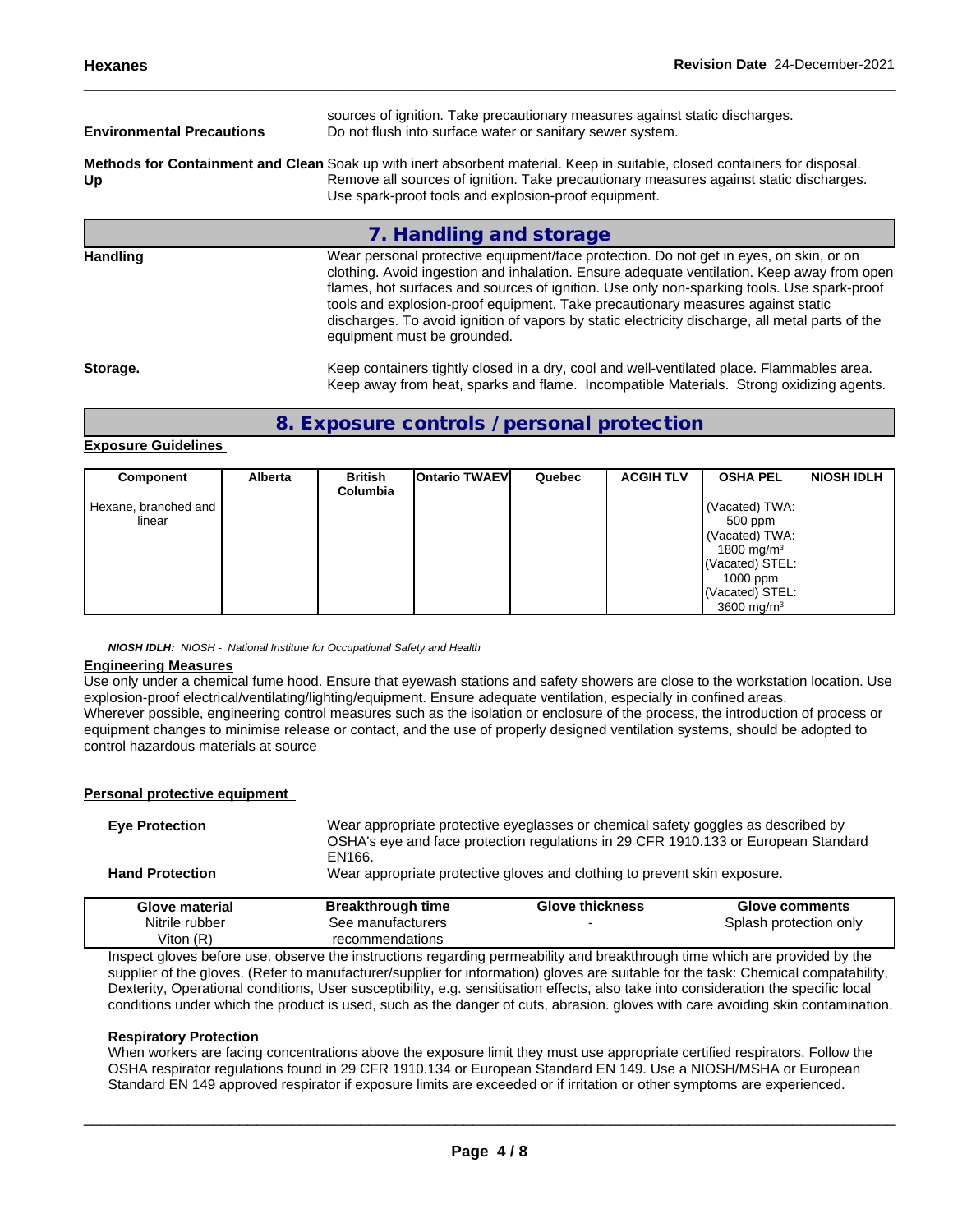To protect the wearer, respiratory protective equipment must be the correct fit and be used and maintained properly **Recommended Filter type:** Organic gases and vapours filter Type A Brown conforming to EN14387

When RPE is used a face piece Fit Test should be conducted

### **Environmental exposure controls**

Prevent product from entering drains. Do not allow material to contaminate ground water system.

# **Hygiene Measures**

Handle in accordance with good industrial hygiene and safety practice. Keep away from food, drink and animal feeding stuffs. Do not eat, drink or smoke when using this product. Remove and wash contaminated clothing and gloves, including the inside, before re-use. Wash hands before breaks and after work.

|                                         | 9. Physical and chemical properties |
|-----------------------------------------|-------------------------------------|
| <b>Physical State</b>                   | Liquid                              |
| Appearance                              | Colorless                           |
| Odor                                    | No information available            |
| <b>Odor Threshold</b>                   | No information available            |
| pH                                      | No information available            |
| <b>Melting Point/Range</b>              | $-95$ °C / $-139$ °F                |
| <b>Boiling Point/Range</b>              | 69 °C / 156.2 °F @ 760 mmHg         |
| <b>Flash Point</b>                      | $-22$ °C / $-7.6$ °F                |
| <b>Evaporation Rate</b>                 | No information available            |
| Flammability (solid,gas)                | Not applicable                      |
| <b>Flammability or explosive limits</b> |                                     |
| <b>Upper</b>                            | No data available                   |
| Lower                                   | No data available                   |
| <b>Vapor Pressure</b>                   | 160 mbar @ 20°C                     |
| <b>Vapor Density</b>                    | No information available            |
| <b>Specific Gravity</b>                 | 0.659                               |
| <b>Solubility</b>                       | Immiscible                          |
| Partition coefficient; n-octanol/water  | No data available                   |
| <b>Autoignition Temperature</b>         | 223 °C / 433.4 °F                   |
| <b>Decomposition Temperature</b>        | No information available            |
| <b>Viscosity</b>                        | 0.31 mPa s @ 20 °C                  |
| <b>Molecular Formula</b>                | C6 H <sub>14</sub>                  |
| <b>Molecular Weight</b>                 | 86.18                               |
|                                         |                                     |

# **10. Stability and reactivity**

| <b>Reactive Hazard</b>          | None known, based on information available                                                                                  |
|---------------------------------|-----------------------------------------------------------------------------------------------------------------------------|
| <b>Stability</b>                | Stable under normal conditions.                                                                                             |
| <b>Conditions to Avoid</b>      | Incompatible products. Excess heat. Exposure to light. Keep away from open flames, hot<br>surfaces and sources of ignition. |
| Incompatible Materials          | Strong oxidizing agents                                                                                                     |
|                                 | Hazardous Decomposition Products Carbon monoxide (CO), Carbon dioxide (CO2)                                                 |
| <b>Hazardous Polymerization</b> | Hazardous polymerization does not occur.                                                                                    |
| <b>Hazardous Reactions</b>      | None under normal processing.                                                                                               |
|                                 | 11. Toxicological information                                                                                               |
| Acute Tovicity                  |                                                                                                                             |

**Acute Toxicity**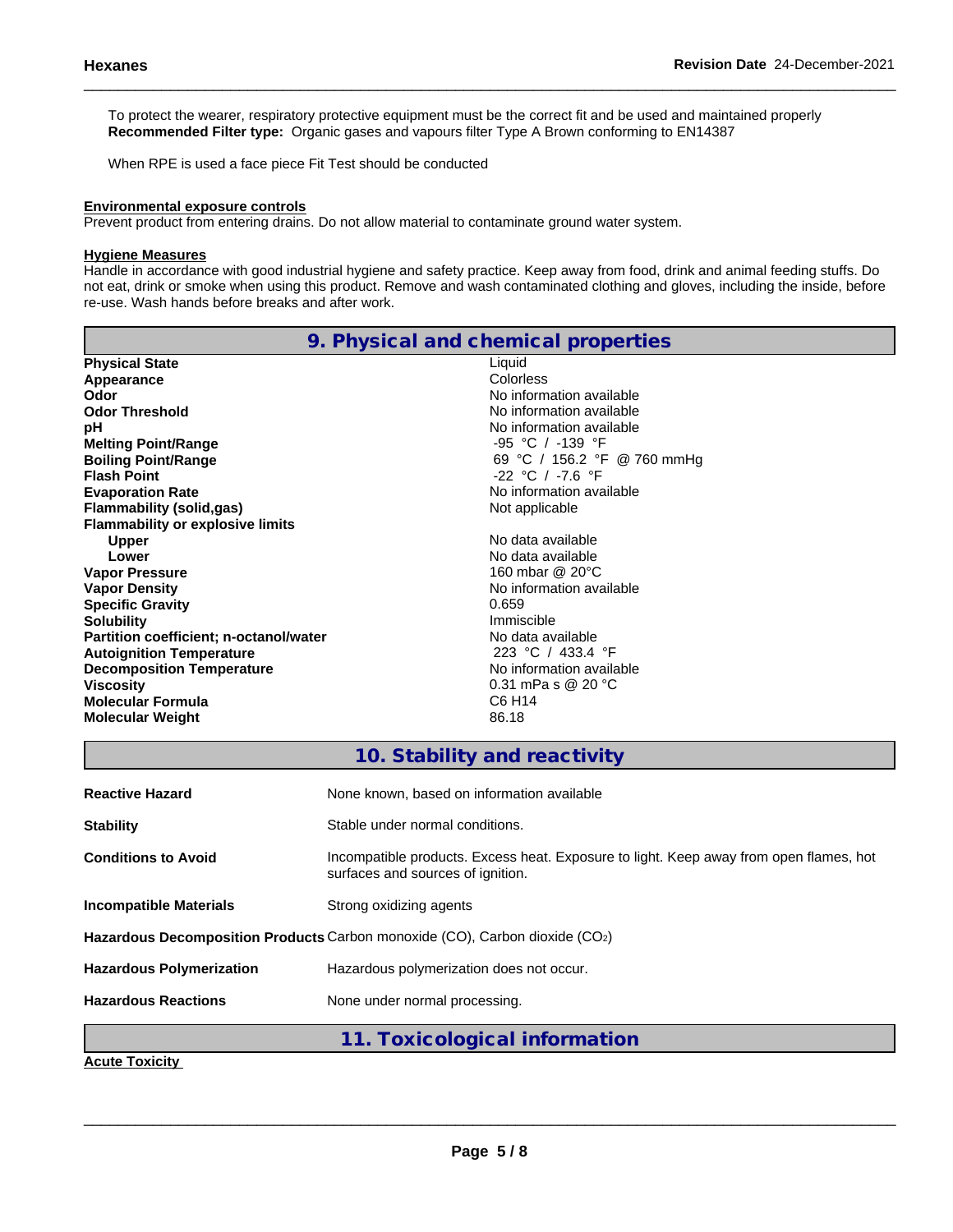# **Product Information**

| <b>Component Information</b>                                       |                              |                                                                                            |                                                                                                                                                                  |                                                                                          |             |                                            |  |
|--------------------------------------------------------------------|------------------------------|--------------------------------------------------------------------------------------------|------------------------------------------------------------------------------------------------------------------------------------------------------------------|------------------------------------------------------------------------------------------|-------------|--------------------------------------------|--|
| Component                                                          |                              | LD50 Oral                                                                                  |                                                                                                                                                                  | <b>LD50 Dermal</b>                                                                       |             | <b>LC50 Inhalation</b>                     |  |
| Hexane, branched and linear                                        |                              | $LD50 = 15000$ mg/kg (Rat)                                                                 |                                                                                                                                                                  | $LD50 = 3350$ mg/kg (Rabbit)                                                             |             | $LC50 = 259354$ mg/m <sup>3</sup> (Rat) 4h |  |
| <b>Toxicologically Synergistic</b>                                 |                              | No information available                                                                   |                                                                                                                                                                  |                                                                                          |             |                                            |  |
| <b>Products</b>                                                    |                              |                                                                                            |                                                                                                                                                                  |                                                                                          |             |                                            |  |
|                                                                    |                              | Delayed and immediate effects as well as chronic effects from short and long-term exposure |                                                                                                                                                                  |                                                                                          |             |                                            |  |
| <b>Irritation</b>                                                  |                              | Irritating to eyes and skin                                                                |                                                                                                                                                                  |                                                                                          |             |                                            |  |
| <b>Sensitization</b>                                               |                              | No information available                                                                   |                                                                                                                                                                  |                                                                                          |             |                                            |  |
| Carcinogenicity                                                    |                              |                                                                                            |                                                                                                                                                                  | The table below indicates whether each agency has listed any ingredient as a carcinogen. |             |                                            |  |
| <b>Component</b>                                                   | <b>CAS-No</b>                | <b>IARC</b>                                                                                | <b>NTP</b>                                                                                                                                                       | <b>ACGIH</b>                                                                             | <b>OSHA</b> | <b>Mexico</b>                              |  |
| Hexane, branched and<br>linear                                     | 92112-69-1                   | Not listed                                                                                 | Not listed                                                                                                                                                       | Not listed                                                                               | Not listed  | Not listed                                 |  |
| <b>Mutagenic Effects</b>                                           |                              |                                                                                            | No information available                                                                                                                                         |                                                                                          |             |                                            |  |
| <b>Reproductive Effects</b>                                        |                              |                                                                                            | Possible risk of impaired fertility.                                                                                                                             |                                                                                          |             |                                            |  |
| <b>Developmental Effects</b>                                       |                              |                                                                                            | No information available.                                                                                                                                        |                                                                                          |             |                                            |  |
| <b>Teratogenicity</b>                                              |                              |                                                                                            | No information available.                                                                                                                                        |                                                                                          |             |                                            |  |
| <b>STOT - single exposure</b><br><b>STOT - repeated exposure</b>   |                              |                                                                                            | Respiratory system Central nervous system (CNS)<br>Respiratory system Heart                                                                                      |                                                                                          |             |                                            |  |
| <b>Aspiration hazard</b>                                           |                              | Category 1                                                                                 |                                                                                                                                                                  |                                                                                          |             |                                            |  |
| Symptoms / effects, both acute and<br>delayed                      |                              |                                                                                            | Inhalation of high vapor concentrations may cause symptoms like headache, dizziness,<br>tiredness, nausea and vomiting: Causes central nervous system depression |                                                                                          |             |                                            |  |
| No information available<br><b>Endocrine Disruptor Information</b> |                              |                                                                                            |                                                                                                                                                                  |                                                                                          |             |                                            |  |
|                                                                    | <b>Other Adverse Effects</b> |                                                                                            | The toxicological properties have not been fully investigated.                                                                                                   |                                                                                          |             |                                            |  |

# **12. Ecological information**

# **Ecotoxicity**

Toxic to aquatic organisms, may cause long-term adverse effects in the aquatic environment. Based on available literature. Data from closely analogous substances.

| Persistence and Degradability | Persistence is unlikely based on information available. |
|-------------------------------|---------------------------------------------------------|
| Bioaccumulation/ Accumulation | No information available.                               |

**Mobility** Mobility **Mobility** Will likely be mobile in the environment due to its volatility.

| $  -$<br>---<br>лг            | loa<br>Pow |
|-------------------------------|------------|
| I and linear<br>неха<br>ncneo |            |

# **13. Disposal considerations**

**Waste Disposal Methods** Chemical waste generators must determine whether a discarded chemical is classified as a hazardous waste. Chemical waste generators must also consult local, regional, and national hazardous waste regulations to ensure complete and accurate classification.

|            | 14. Transport information |  |
|------------|---------------------------|--|
| <b>DOT</b> |                           |  |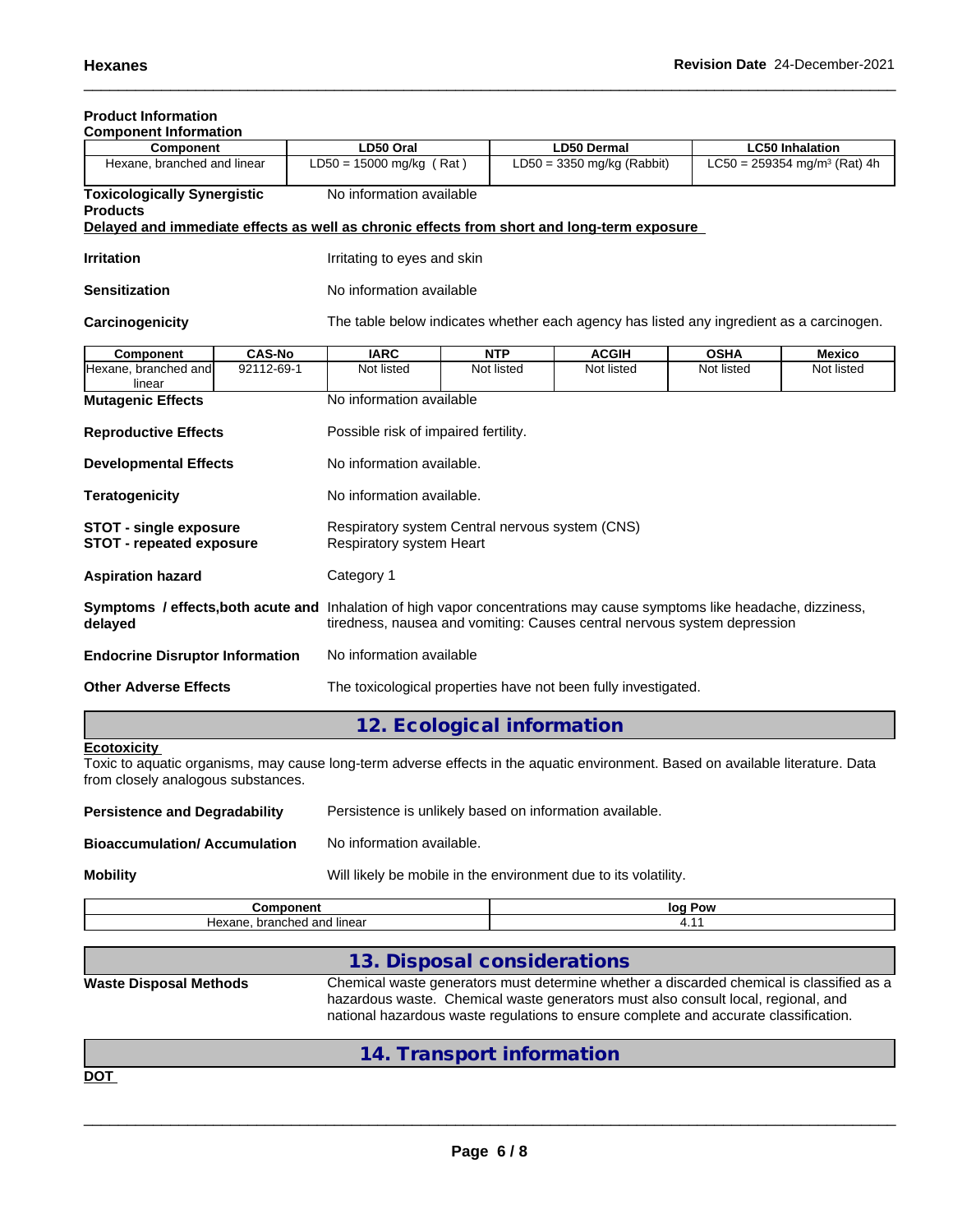| UN-No<br><b>Proper Shipping Name</b><br><b>Hazard Class</b><br><b>Packing Group</b> | UN1208<br>Hexanes<br>3<br>Ш |
|-------------------------------------------------------------------------------------|-----------------------------|
| <b>TDG</b>                                                                          |                             |
| UN-No                                                                               | UN1208                      |
| <b>Proper Shipping Name</b>                                                         | <b>HEXANES</b>              |
| <b>Hazard Class</b>                                                                 | 3                           |
| <b>Packing Group</b>                                                                | Ш                           |
| <b>IATA</b>                                                                         |                             |
| UN-No                                                                               | <b>UN1208</b>               |
| <b>Proper Shipping Name</b>                                                         | Hexanes (Mixture)           |
| <b>Hazard Class</b>                                                                 | 3                           |
| <b>Packing Group</b>                                                                | Ш                           |
| <b>IMDG/IMO</b>                                                                     |                             |
| UN-No                                                                               | UN1208                      |
| <b>Proper Shipping Name</b>                                                         | Hexanes (Mixture)           |
| <b>Hazard Class</b>                                                                 | 3                           |
| <b>Packing Group</b>                                                                | $\mathsf{II}$               |
|                                                                                     | 15. Regulatory information  |

### **International Inventories**

| Component                   | <b>CAS-No</b> | <b>DSL</b>   | <b>NDSL</b> | <b>TSCA</b> |             | <b>TSCA Inventory</b><br>notification -<br><b>Active-Inactive</b> | <b>EINECS</b> | <b>ELINCS</b>         | <b>NLP</b>   |
|-----------------------------|---------------|--------------|-------------|-------------|-------------|-------------------------------------------------------------------|---------------|-----------------------|--------------|
| Hexane, branched and linear | 92112-69-1    |              |             |             |             |                                                                   |               | 295-570-2   438-390-3 |              |
|                             |               |              |             |             |             |                                                                   |               |                       |              |
| Component                   | <b>CAS-No</b> | <b>IECSC</b> | <b>KECL</b> | <b>ENCS</b> | <b>ISHL</b> | TCSI                                                              | AICS          | <b>NZIoC</b>          | <b>PICCS</b> |

#### **Legend:**

X - Listed '-' - Not Listed

**KECL** - NIER number or KE number (http://ncis.nier.go.kr/en/main.do)

**DSL/NDSL** - Canadian Domestic Substances List/Non-Domestic Substances List

**TSCA** - United States Toxic Substances Control Act Section 8(b) Inventory

**EINECS/ELINCS** - European Inventory of Existing Commercial Chemical Substances/EU List of Notified Chemical Substances

Hexane, branched and linear | 92112-69-1 |  $\cdot$  |  $\cdot$  |  $\cdot$  |  $\cdot$  |  $\cdot$  |  $\cdot$  |  $\cdot$  |  $\cdot$  |  $\cdot$  |  $\cdot$  |  $\cdot$  |  $\cdot$  |  $\cdot$  |  $\cdot$  |  $\cdot$  |  $\cdot$  |  $\cdot$  |  $\cdot$  |  $\cdot$  |  $\cdot$  |  $\cdot$  |  $\cdot$  |  $\cdot$  |  $\cdot$  |  $\cdot$  |  $\cdot$ 

**IECSC** - Chinese Inventory of Existing Chemical Substances

**KECL** - Korean Existing and Evaluated Chemical Substances

**ENCS** - Japanese Existing and New Chemical Substances

**AICS** - Australian Inventory of Chemical Substances

**PICCS** - Philippines Inventory of Chemicals and Chemical Substances

### **Canada**

SDS in compliance with provisions of information as set out in Canadian Standard - Part 4, Schedule 1 and 2 of the Hazardous Products Regulations (HPR) and meets the requirements of the HPR (Paragraph 13(1)(a) of the Hazardous Products Act (HPA)).

#### **Other International Regulations**

**Authorisation/Restrictions according to EU REACH**

### **Safety, health and environmental regulations/legislation specific for the substance or mixture**

| Component                     | <b>CAS-No</b> | <b>OECD HPV</b> | <b>Persistent Organic</b><br><b>Pollutant</b> | <b>Ozone Depletion</b><br><b>Potential</b> | <b>Restriction of</b><br><b>Hazardous</b><br><b>Substances (RoHS)</b> |
|-------------------------------|---------------|-----------------|-----------------------------------------------|--------------------------------------------|-----------------------------------------------------------------------|
| Hexane, branched and linear I | 92112-69-1    | Listed          | Not applicable                                | Not applicable                             | Not applicable                                                        |